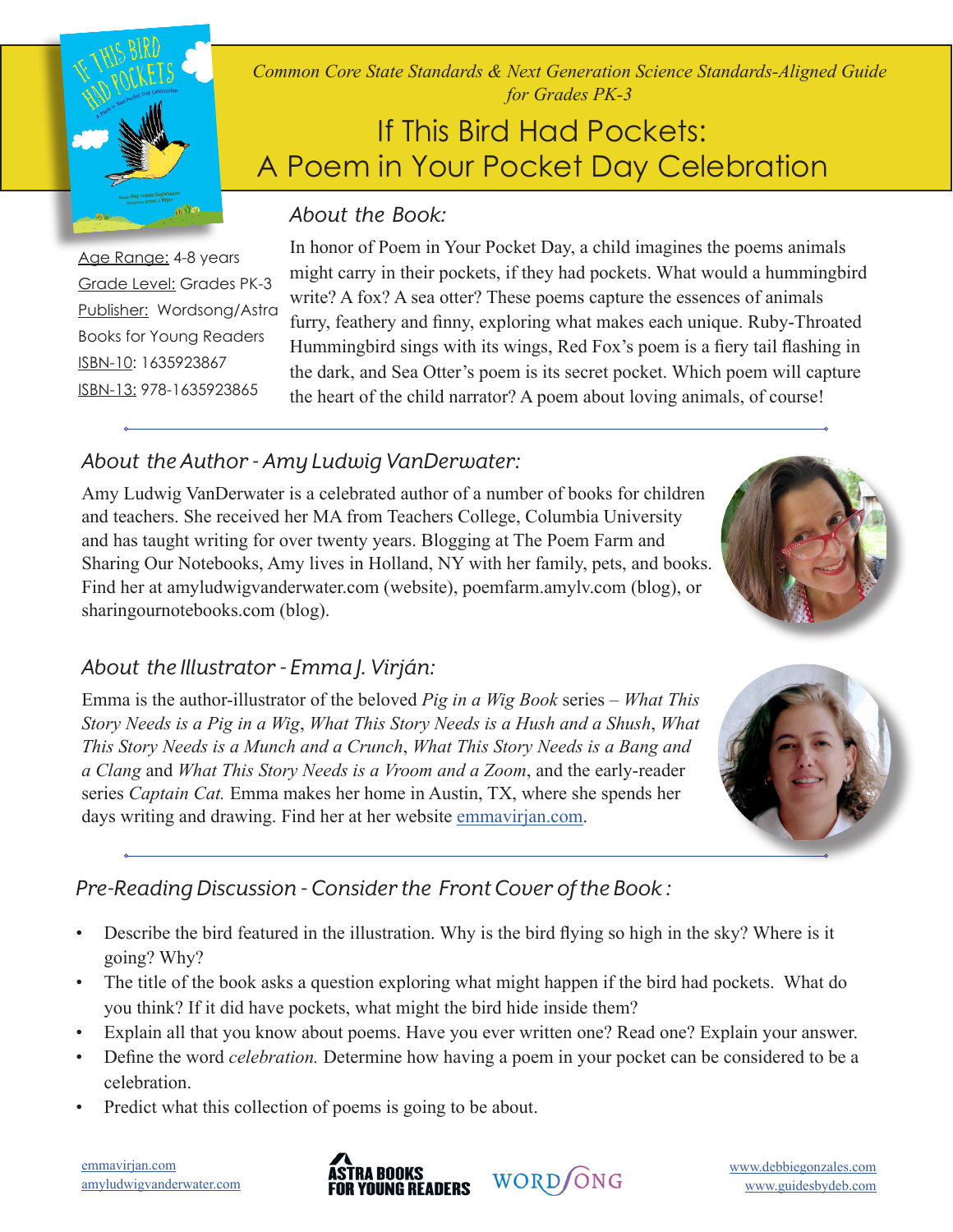

**Common Core State Anchor Standards-Alignment:**  English Language Arts Standards » Reading: Literature - RL.1, 2, 3, 4, 6, 7, 10 English Language Arts Standards » Writing - W.2, 3, 5 English Language Arts Standards » Speaking & Listening - SL.1, 2, 4, 5, 6

**Next Generation Science Standards-Alignment:** 1-LS1-2, 2-LS4-1

## *Post-Reading Discussion:*

#### **Tail Of Red, Tip of White,** *By Red Fox*

| In forest<br>ever brown and green<br>I am a splendid spark.   |   | The word <i>habitat</i> means the natural home or environment in which an<br>animal lives. The red fox's home is in the forest. What do you know about<br>the red fox's habitat? What types of plants exist in the forest? List other<br>animals that survive in the forest with the red fox?  |
|---------------------------------------------------------------|---|------------------------------------------------------------------------------------------------------------------------------------------------------------------------------------------------------------------------------------------------------------------------------------------------|
| My poem is<br>my fiery tail<br>flashing in the dark. (pg. 17) | ٠ | Typically, a <i>poem</i> is a special piece of writing incorporating creative<br>composition such as meter, rhyme, and symbols. Yet, the red fox claims<br>that his tail is a poem. Explain the red fox's tail might serve as a symbol for<br>something as original and imaginative as a poem. |

#### **Something To Appreciate,** *By Royal Starfish*

| When stars are wounded<br>we create.<br>This is our legendary trait.<br>Allow me to elaborate. (pg. 24) | Within habitats there are <i>ecosystems</i> , which are communities of plants<br>and animals that interconnect with one another for survival. Starfish are<br>ocean animals, invertebrates that survive by eating algae, sponges, and<br>mollusks. Determine how the ocean ecosystem in which the starfish lives<br>in differs from the other featured animals's unique ecosystems.<br>The starfish has the remarkable ability to regrow its arms they should<br>become injured. Notice how this amazing trait inspired a poem. Does<br>this mean that the starfish is a poem? Explain your answer.<br>Identify the unique qualities each of the animals featured in the book<br>possess. Examine how their special characteristics were explored in each<br>poem. |
|---------------------------------------------------------------------------------------------------------|--------------------------------------------------------------------------------------------------------------------------------------------------------------------------------------------------------------------------------------------------------------------------------------------------------------------------------------------------------------------------------------------------------------------------------------------------------------------------------------------------------------------------------------------------------------------------------------------------------------------------------------------------------------------------------------------------------------------------------------------------------------------|
| My Poem, By Me                                                                                          | What does it mean to live a poem?                                                                                                                                                                                                                                                                                                                                                                                                                                                                                                                                                                                                                                                                                                                                  |
| Each creature<br>lives a poem<br>without ever<br>writing a line. (pg. 30)                               | Where do poems come from? Habitats? Ecosystems? Unusual traits?<br>Is life a poem?<br>Are you a poem?<br>Write a poem in response to one or all of these questions. Neatly fold it.<br>Tuck it deep in a pocket to keep with you always.                                                                                                                                                                                                                                                                                                                                                                                                                                                                                                                           |

### *Application - Make a Pocket for Your Own Poems:*

**Materials:** Poem Pocket template (found on following page), two sheets of cardstock, pencil, yarn, hole punch, markers, and poems printed on slips of paper.

**Procedure:** Print Poem Pocket template on cardstock. Use scissors to trim around the borders of the pocket template. Use the pencil to trace around the template on the blank piece of cardstock. Cut around the traced lines. Use hole punch to create "grommets" around the side and base of the pocket. Use markers to decorate your Poem Pocket. Use yarn to form a pocket by lacing pieces of cardstock together. Create a shoulder strap with a longer piece of yarn, if desired. Tuck a poem in this pocket to celebrate Poem in Your Pocket Day in style!